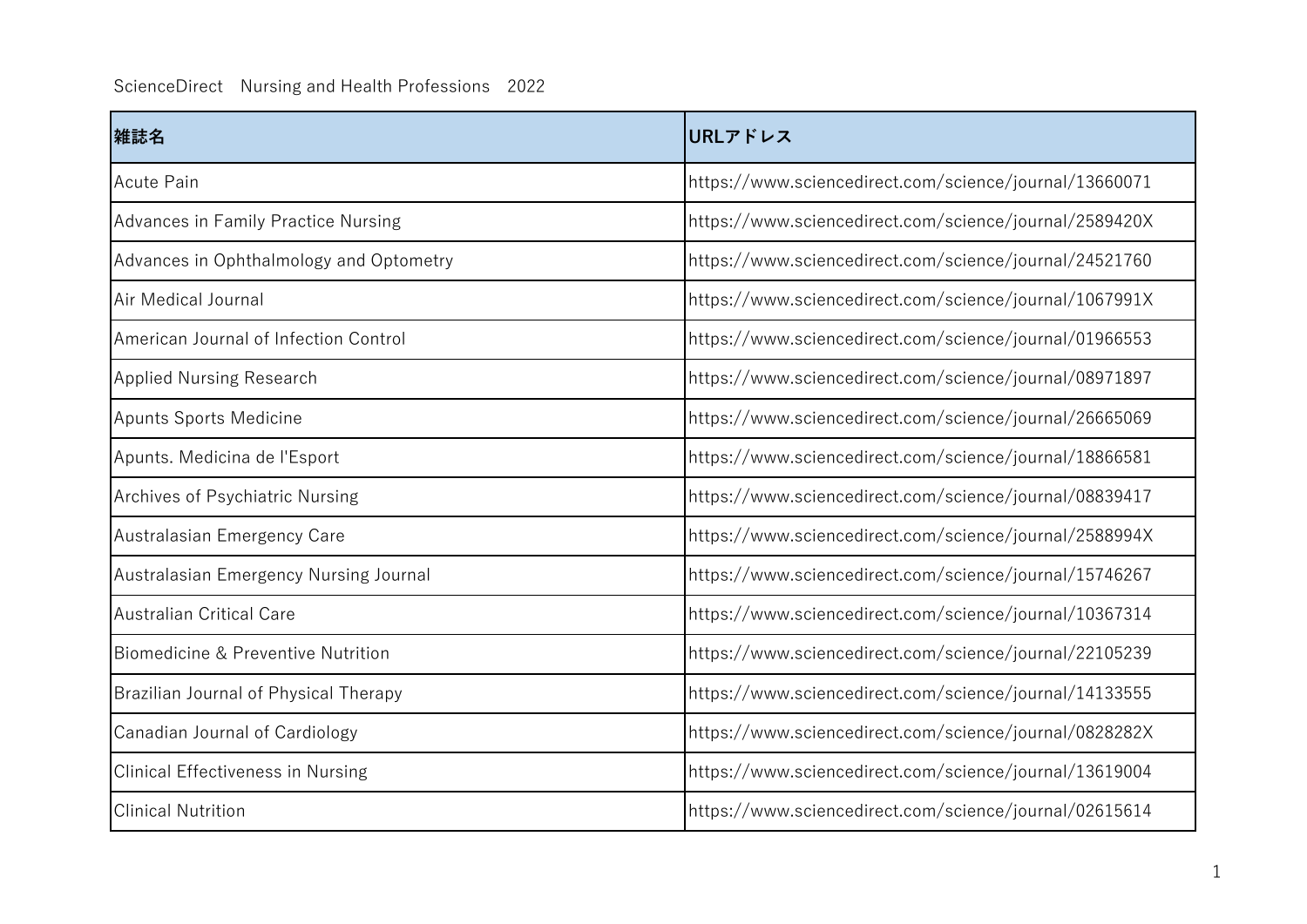| 雑誌名                                                                                                                       | URLアドレス                                                |
|---------------------------------------------------------------------------------------------------------------------------|--------------------------------------------------------|
| <b>Clinical Nutrition ESPEN</b>                                                                                           | https://www.sciencedirect.com/science/journal/24054577 |
| <b>Clinical Nutrition Supplements</b>                                                                                     | https://www.sciencedirect.com/science/journal/17441161 |
| <b>Clinical Simulation in Nursing</b>                                                                                     | https://www.sciencedirect.com/science/journal/18761399 |
| Collegian                                                                                                                 | https://www.sciencedirect.com/science/journal/13227696 |
| Complementary Therapies in Clinical Practice                                                                              | https://www.sciencedirect.com/science/journal/17443881 |
| Complementary Therapies in Medicine                                                                                       | https://www.sciencedirect.com/science/journal/09652299 |
| <b>Contact Lens and Anterior Eye</b>                                                                                      | https://www.sciencedirect.com/science/journal/13670484 |
| Diagnostic and Interventional Imaging                                                                                     | https://www.sciencedirect.com/science/journal/22115684 |
| Disaster Management & Response                                                                                            | https://www.sciencedirect.com/science/journal/15402487 |
| e-SPEN Journal                                                                                                            | https://www.sciencedirect.com/science/journal/22128263 |
| e-SPEN, the European e-Journal of Clinical Nutrition and Metabolism                                                       | https://www.sciencedirect.com/science/journal/17514991 |
| Enfermería Clínica (English Edition)                                                                                      | https://www.sciencedirect.com/science/journal/24451479 |
| Enfermería Intensiva (English ed.)                                                                                        | https://www.sciencedirect.com/science/journal/25299840 |
| Ethics, Medicine and Public Health                                                                                        | https://www.sciencedirect.com/science/journal/23525525 |
| European Journal of Oncology Nursing                                                                                      | https://www.sciencedirect.com/science/journal/14623889 |
| European Research in Telemedicine / La Recherche Européenne en Téléhttps://www.sciencedirect.com/science/journal/2212764X |                                                        |
| EXPLORE: The Journal of Science and Healing                                                                               | https://www.sciencedirect.com/science/journal/15508307 |
| Fuß & Sprunggelenk                                                                                                        | https://www.sciencedirect.com/science/journal/16199987 |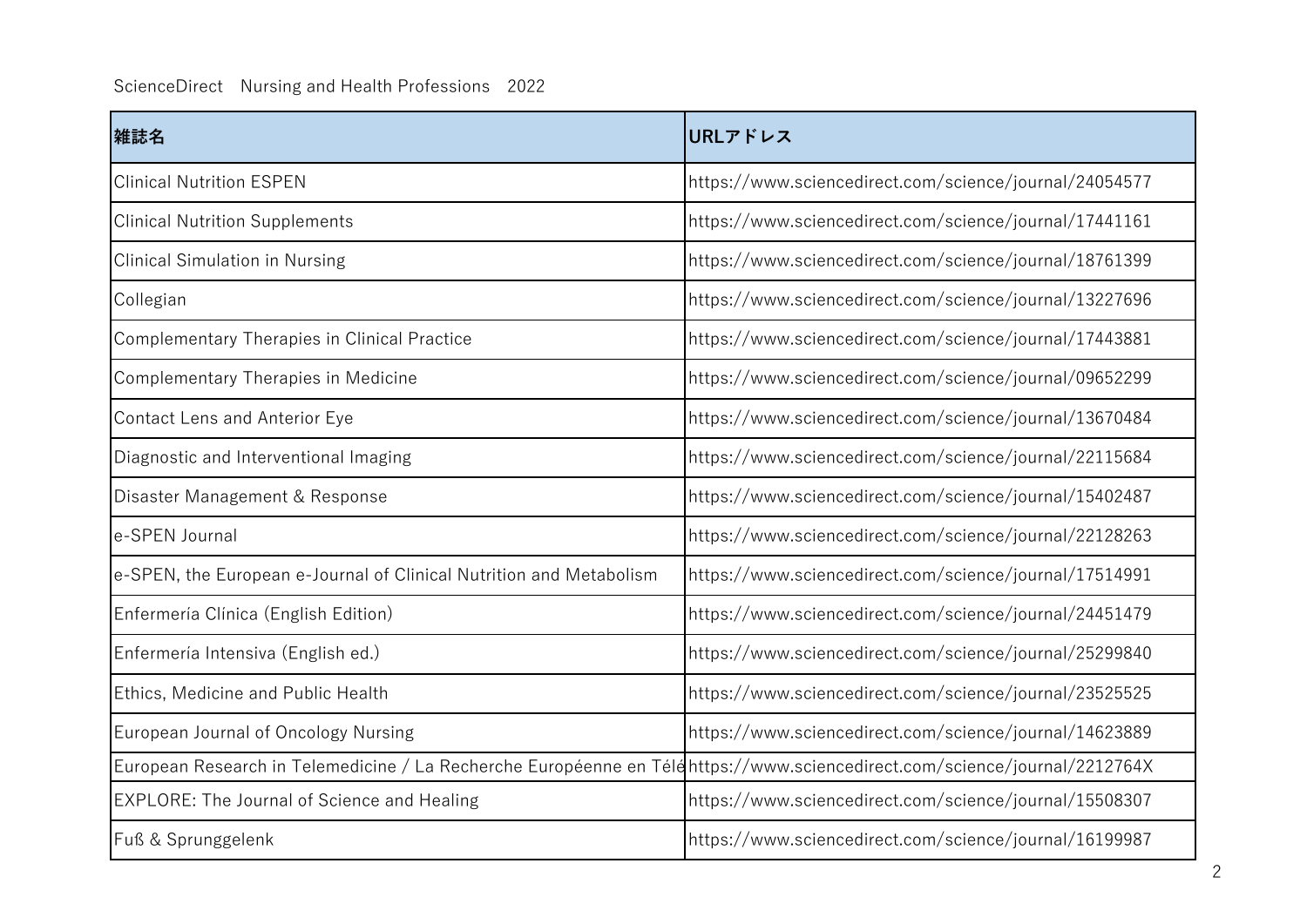## ScienceDirect Nursing and Health Professions 2022

| 雑誌名                                                     | URLアドレス                                                |
|---------------------------------------------------------|--------------------------------------------------------|
| Geriatric Mental Health Care                            | https://www.sciencedirect.com/science/journal/22129693 |
| <b>Geriatric Nursing</b>                                | https://www.sciencedirect.com/science/journal/01974572 |
| <b>Healthcare Infection</b>                             | https://www.sciencedirect.com/science/journal/18355617 |
| Heart & Lung: The Journal of Acute and Critical Care    | https://www.sciencedirect.com/science/journal/01479563 |
| Infection, Disease & Health                             | https://www.sciencedirect.com/science/journal/24680451 |
| Intensive and Critical Care Nursing                     | https://www.sciencedirect.com/science/journal/09643397 |
| <b>International Emergency Nursing</b>                  | https://www.sciencedirect.com/science/journal/1755599X |
| International Journal of Medical Informatics            | https://www.sciencedirect.com/science/journal/13865056 |
| International Journal of Nursing Studies                | https://www.sciencedirect.com/science/journal/00207489 |
| International Journal of Orthopaedic and Trauma Nursing | https://www.sciencedirect.com/science/journal/18781241 |
| International Journal of Osteopathic Medicine           | https://www.sciencedirect.com/science/journal/17460689 |
| Journal of Bodywork and Movement Therapies              | https://www.sciencedirect.com/science/journal/13608592 |
| Journal of Chiropractic Medicine                        | https://www.sciencedirect.com/science/journal/15563707 |
| Journal of Communication Disorders                      | https://www.sciencedirect.com/science/journal/00219924 |
| Journal of Emergency Nursing                            | https://www.sciencedirect.com/science/journal/00991767 |
| Journal of Fluency Disorders                            | https://www.sciencedirect.com/science/journal/0094730X |
| Journal of Hand Therapy                                 | https://www.sciencedirect.com/science/journal/08941130 |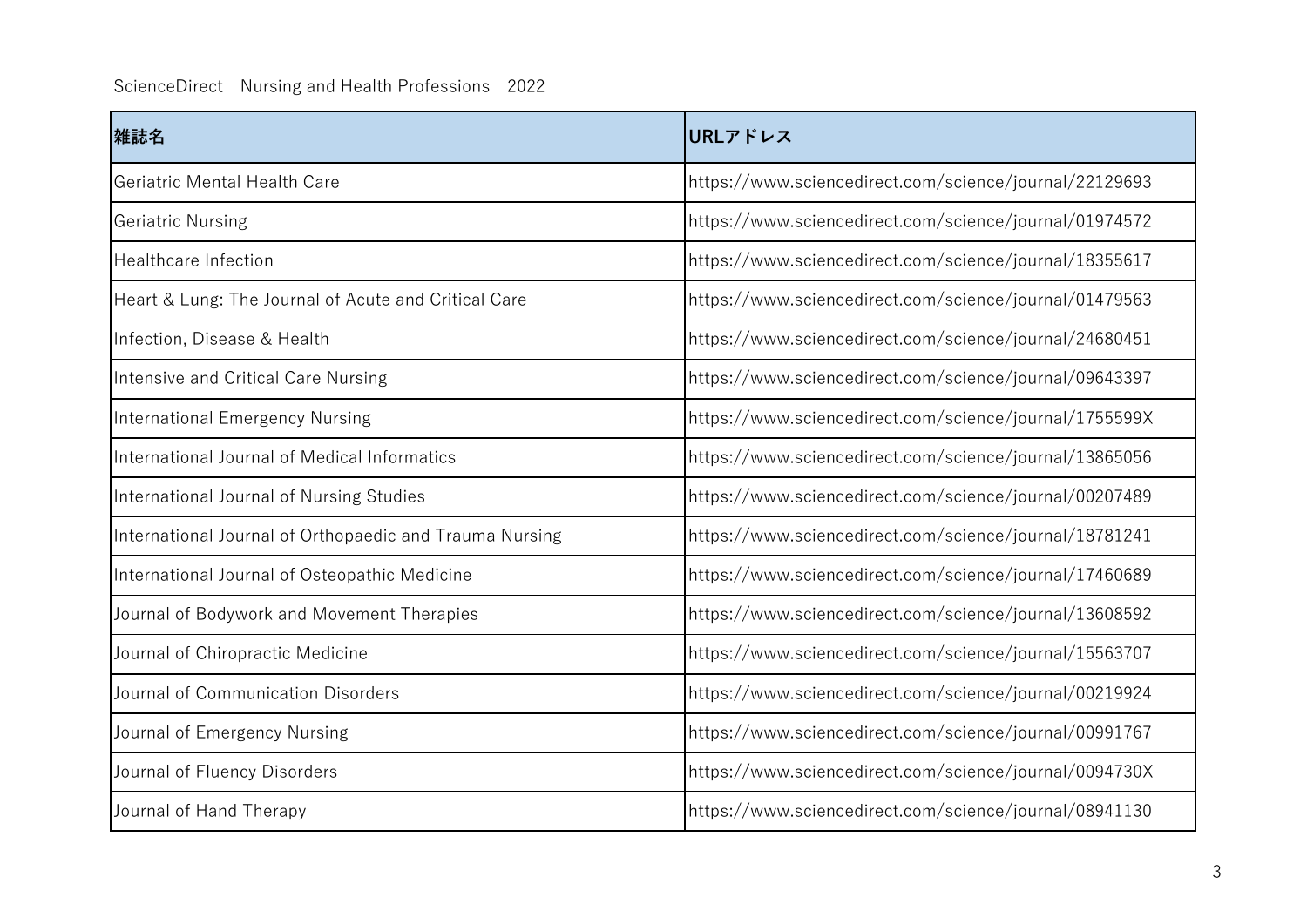| 雑誌名                                                    | URLアドレス                                                |
|--------------------------------------------------------|--------------------------------------------------------|
| Journal of Herbal Medicine                             | https://www.sciencedirect.com/science/journal/22108033 |
| Journal of Interprofessional Education & Practice      | https://www.sciencedirect.com/science/journal/24054526 |
| Journal of Manipulative and Physiological Therapeutics | https://www.sciencedirect.com/science/journal/01614754 |
| Journal of Neonatal Nursing                            | https://www.sciencedirect.com/science/journal/13551841 |
| Journal of Nutrition Education and Behavior            | https://www.sciencedirect.com/science/journal/14994046 |
| Journal of Pain and Symptom Management                 | https://www.sciencedirect.com/science/journal/08853924 |
| Journal of Pediatric Health Care                       | https://www.sciencedirect.com/science/journal/08915245 |
| Journal of Pediatric Nursing                           | https://www.sciencedirect.com/science/journal/08825963 |
| Journal of PeriAnesthesia Nursing                      | https://www.sciencedirect.com/science/journal/10899472 |
| Journal of Professional Nursing                        | https://www.sciencedirect.com/science/journal/87557223 |
| Journal of Radiology Nursing                           | https://www.sciencedirect.com/science/journal/15460843 |
| Journal of Science and Medicine in Sport               | https://www.sciencedirect.com/science/journal/14402440 |
| Journal of Stroke and Cerebrovascular Diseases         | https://www.sciencedirect.com/science/journal/10523057 |
| Journal of the Academy of Nutrition and Dietetics      | https://www.sciencedirect.com/science/journal/22122672 |
| Journal of the American Dietetic Association           | https://www.sciencedirect.com/science/journal/00028223 |
| Journal of Tissue Viability                            | https://www.sciencedirect.com/science/journal/0965206X |
| Journal of Trace Elements in Medicine and Biology      | https://www.sciencedirect.com/science/journal/0946672X |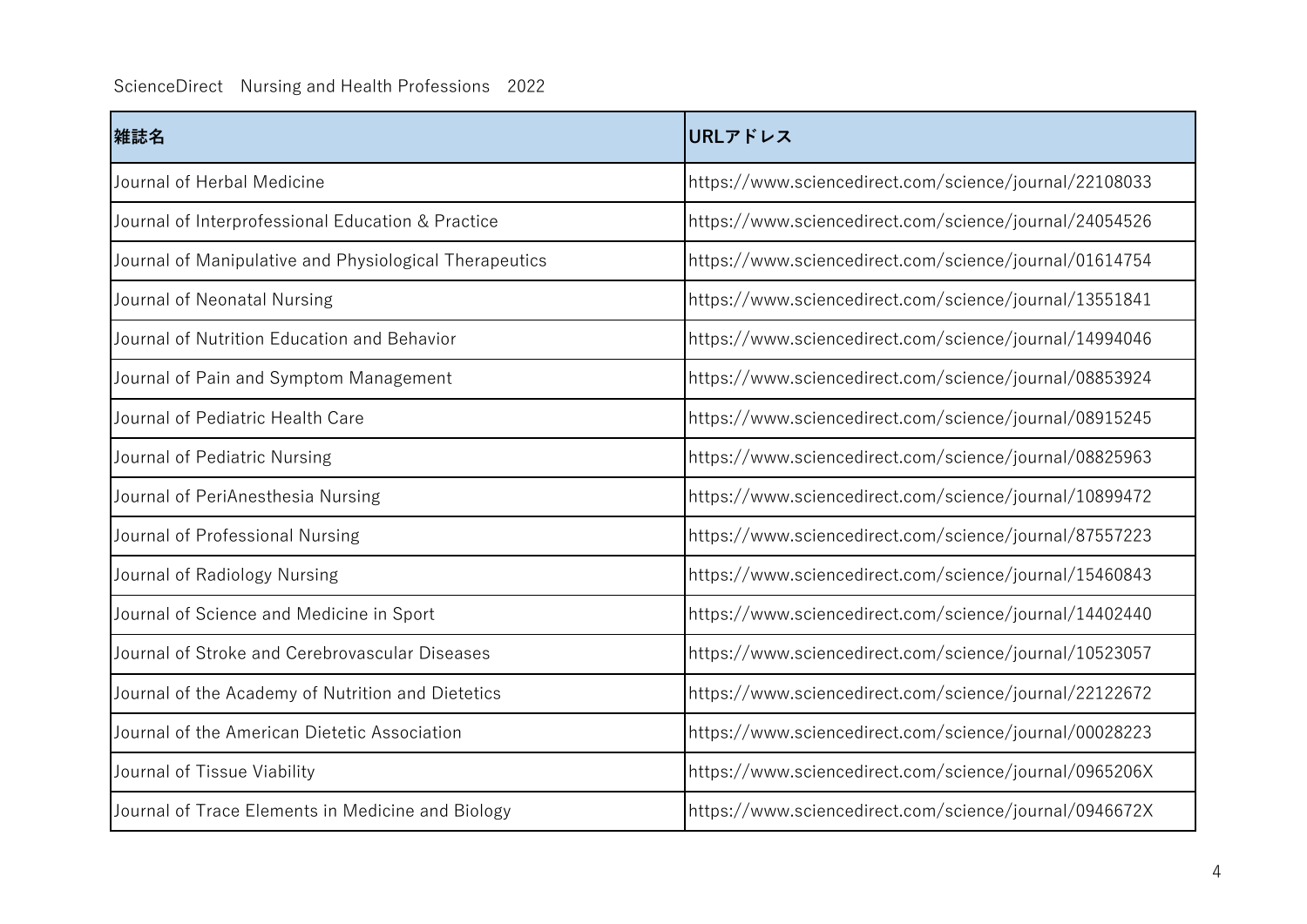| 雑誌名                                                                 | URLアドレス                                                |
|---------------------------------------------------------------------|--------------------------------------------------------|
| Journal of Vascular Nursing                                         | https://www.sciencedirect.com/science/journal/10620303 |
| Kinésithérapie, la Revue                                            | https://www.sciencedirect.com/science/journal/17790123 |
| Krankenhaus-Hygiene + Infektionsverhütung                           | https://www.sciencedirect.com/science/journal/07203373 |
| <b>Manual Therapy</b>                                               | https://www.sciencedirect.com/science/journal/1356689X |
| Midwifery                                                           | https://www.sciencedirect.com/science/journal/02666138 |
| Musculoskeletal Science and Practice                                | https://www.sciencedirect.com/science/journal/24687812 |
| Newborn and Infant Nursing Reviews                                  | https://www.sciencedirect.com/science/journal/15273369 |
| Nurse Education in Practice                                         | https://www.sciencedirect.com/science/journal/14715953 |
| <b>Nurse Education Today</b>                                        | https://www.sciencedirect.com/science/journal/02606917 |
| Nurse Leader                                                        | https://www.sciencedirect.com/science/journal/15414612 |
| Nursing Outlook                                                     | https://www.sciencedirect.com/science/journal/00296554 |
| Nutrition Clinique et Métabolisme                                   | https://www.sciencedirect.com/science/journal/09850562 |
| Optometry - Journal of the American Optometric Association          | https://www.sciencedirect.com/science/journal/15291839 |
| Osteopathische Medizin: Zeitschrift für ganzheitliche Heilverfahren | https://www.sciencedirect.com/science/journal/16159071 |
| <b>Pain Management Nursing</b>                                      | https://www.sciencedirect.com/science/journal/15249042 |
| Performance Enhancement & Health                                    | https://www.sciencedirect.com/science/journal/22112669 |
| Perioperative Care and Operating Room Management                    | https://www.sciencedirect.com/science/journal/24056030 |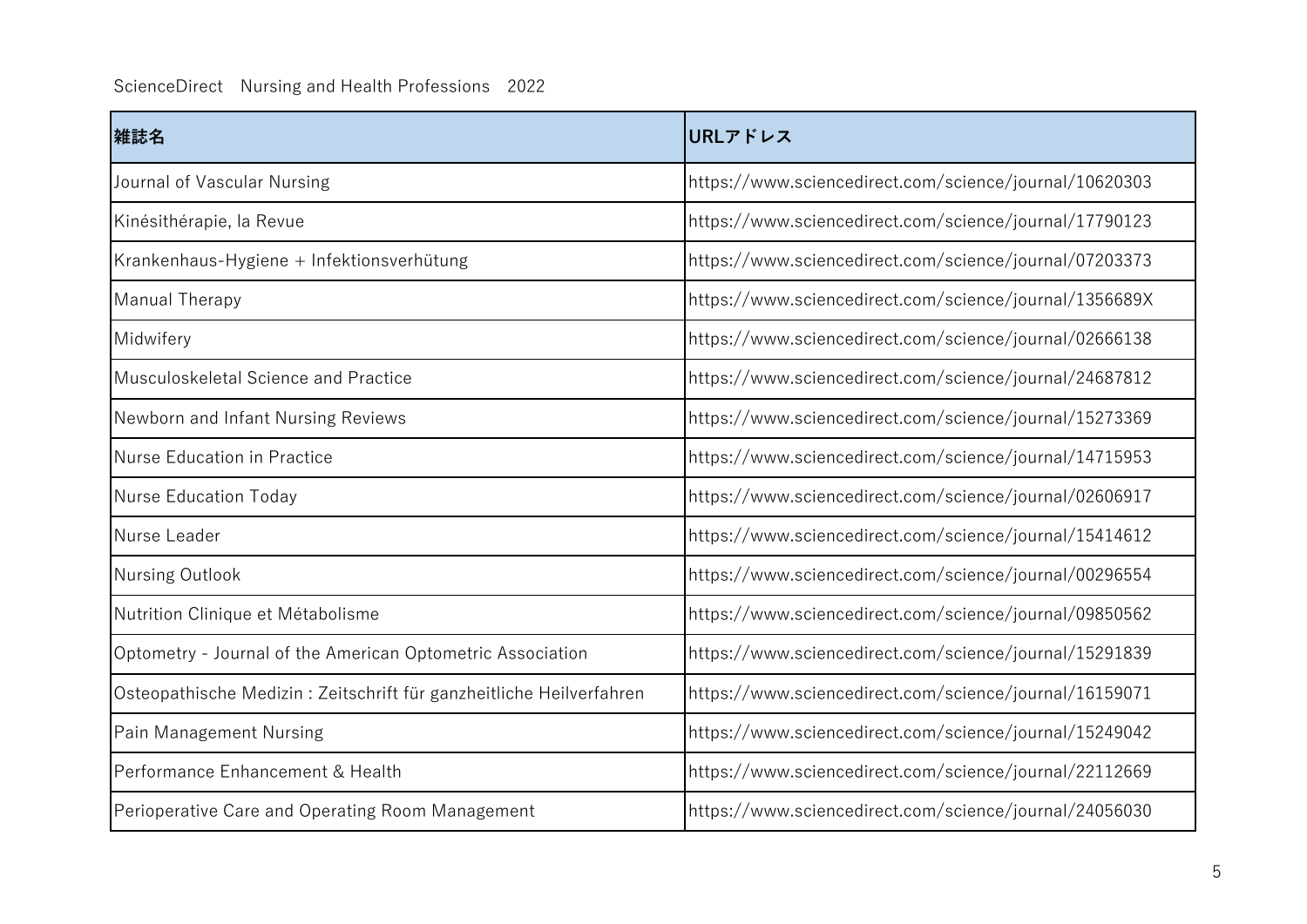| 雑誌名                                                                                                                             | URLアドレス                                                |
|---------------------------------------------------------------------------------------------------------------------------------|--------------------------------------------------------|
| PharmaNutrition                                                                                                                 | https://www.sciencedirect.com/science/journal/22134344 |
| Physical Therapy in Sport                                                                                                       | https://www.sciencedirect.com/science/journal/1466853X |
| Physiotherapy                                                                                                                   | https://www.sciencedirect.com/science/journal/00319406 |
| <b>Primary Care Diabetes</b>                                                                                                    | https://www.sciencedirect.com/science/journal/17519918 |
| Radiography                                                                                                                     | https://www.sciencedirect.com/science/journal/10788174 |
| Revista Científica de la Sociedad de Enfermería Neurológica (English ed. https://www.sciencedirect.com/science/journal/2530299X |                                                        |
| <b>Safety Science</b>                                                                                                           | https://www.sciencedirect.com/science/journal/09257535 |
| Seminars in Oncology Nursing                                                                                                    | https://www.sciencedirect.com/science/journal/07492081 |
| Seminars in Radiation Oncology                                                                                                  | https://www.sciencedirect.com/science/journal/10534296 |
| Seminars in Roentgenology                                                                                                       | https://www.sciencedirect.com/science/journal/0037198X |
| Seminars in Ultrasound, CT and MRI                                                                                              | https://www.sciencedirect.com/science/journal/08872171 |
| Sexual & Reproductive Healthcare                                                                                                | https://www.sciencedirect.com/science/journal/18775756 |
| Sleep Health                                                                                                                    | https://www.sciencedirect.com/science/journal/23527218 |
| Sports Orthopaedics and Traumatology Sport-Orthopädie - Sport-Traum https://www.sciencedirect.com/science/journal/0949328X      |                                                        |
| Teaching and Learning in Nursing                                                                                                | https://www.sciencedirect.com/science/journal/15573087 |
| The Case Manager                                                                                                                | https://www.sciencedirect.com/science/journal/10619259 |
| The Foot                                                                                                                        | https://www.sciencedirect.com/science/journal/09582592 |
| The Journal for Nurse Practitioners                                                                                             | https://www.sciencedirect.com/science/journal/15554155 |